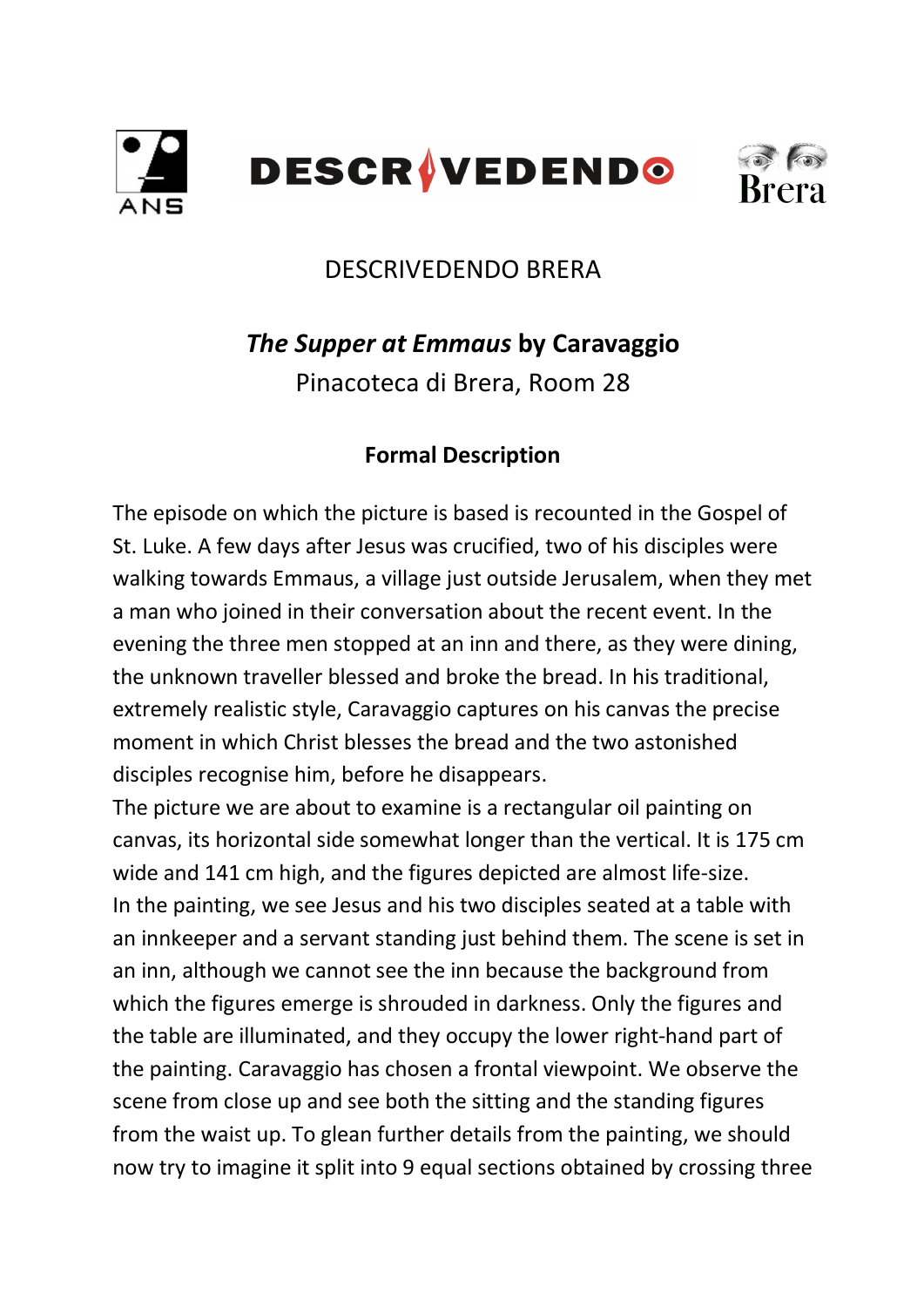columns with three lines, like a noughts and crosses grid. We can number the sections using a telephone keypad layout from left to right: 1, 2, 3 above; 4, 5, 6 in the middle; and 7, 8, 9 below.

Let us begin our examination with sections 7, 8 and 9, in which we see a rectangular table running parallel to the lower edge of the picture. The table has a carpet draped over it and the carpet is covered, in its turn by a white tablecloth on which we see the shadows cast by the handful of items on it: from left to right, a loaf of bread and a ceramic plate containing leaf vegetables. Behind the plate we see a second loaf of bread which has already been broken. Further to the right, an empty pewter plate and a ceramic jug partly conceal of glass of red wine. Now let us consider the human figures, starting with those closest to our us and moving backwards.

In sections 4 and 7, on this side of the table, a seated disciple turns his back to us. He wears a brown tunic under a light-coloured cloak. His hair is curly and his open arms are very slightly outstretched towards Jesus in a gesture of sudden understanding and surprise

In sections 6 and 9, another disciple shown in profile is seated at the short side of the table. He wears a brown tunic beneath a cream mantle. He has short hair, a beard and moustache, and a swarthy complexion. His forehead is creased in astonishment as he leans towards Jesus, while his arms grip the edge of the table as though he were about to rise.

In section 5, Jesus, the main figure in the scene, is seated at the long side of the table opposite us and slightly to the left. He, too, wears a tunic but his mantle is dark green. The light only hits one side of his pale face, which stands out against the dark background. He wears a short beard and his dark, wavy hair falls to his shoulders. He is looking down, his right hand raised and his fingers suggesting that he is about to bless the bread in front of him, while his left hand rests on the table.

In sections 2 and 5, the innkeeper stands behind Jesus and immediately to his right. He wears a small white cloth cap, an open-collared white shirt and a darker overshirt unbuttoned to halfway down his chest. He is no longer young, and his rubicund face is surmounted by a broad, lined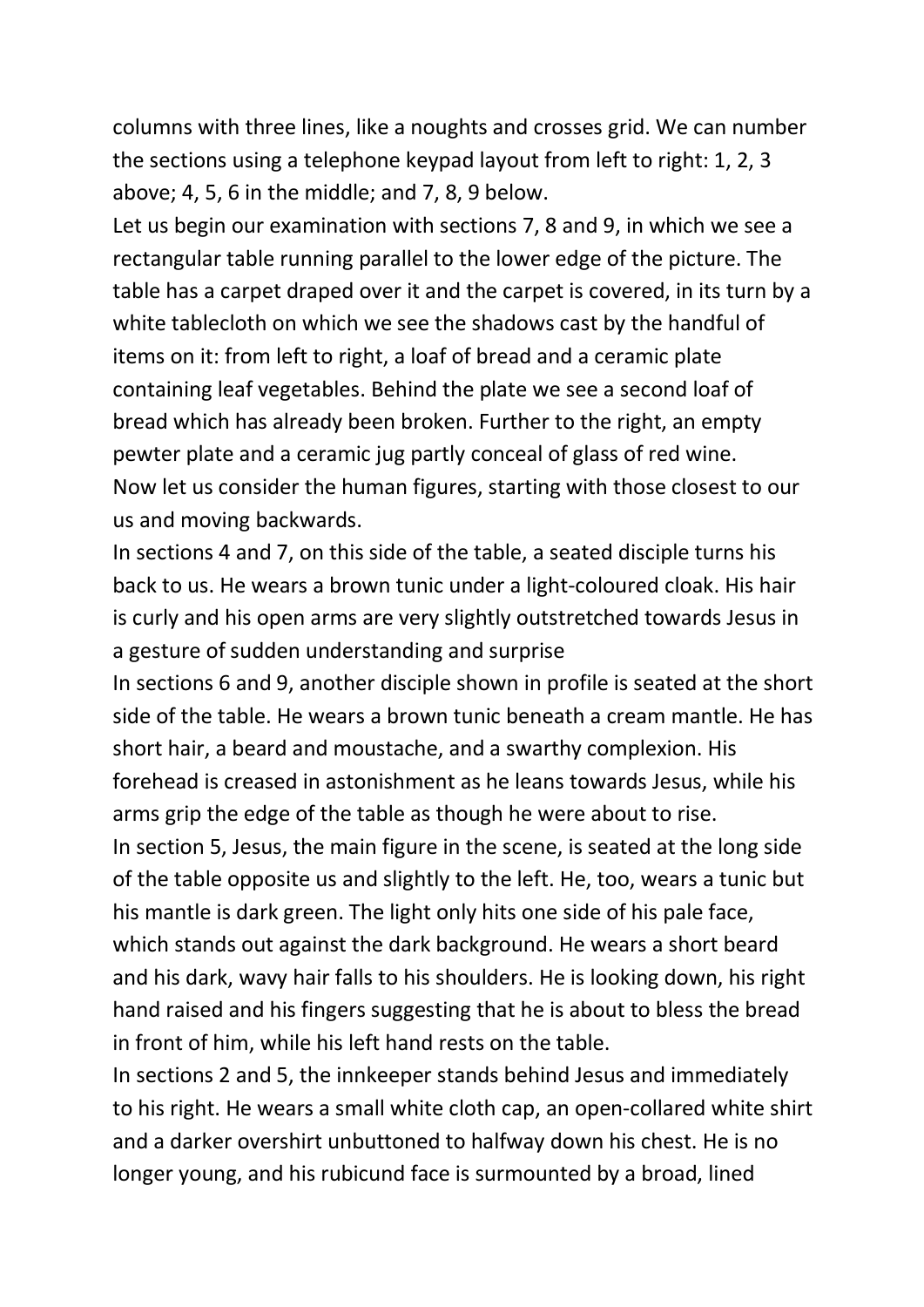forehead. He observes Jesus blessing, his head lowered, his chin touching his neck and his left fist clenched with his thumb hooked in his belt. In sections 3 and 6, beside the innkeeper, we see an ageing servant in modest working attire sporting a white cap over her dark hair, which is tied back in a bun. Her face is as lined as the innkeeper's.

She is the only figure not looking at Jesus: her gaze is lowered, as though she were daydreaming, and she holds a platter of meat in her hands. The whole scene is lit by warm light from an invisible source situated at 10 o'clock.

The figures around the table appear to be emerging from a murky, unfathomable background that sets off their silhouettes, breathing life into the figures and making them almost tangible. The painter's palette is played out in a myriad different shades of brown and earthen colours.



The formal description, drafted in February 2018 and certified by Describing and Seeing, was produced by the Pinacoteca di Brera's Education Service in conjunction with the *DescriVedendo* team and with the not-for-profit Associazione Nazionale Subvedenti, thanks to the support of Diadromi percorsi senza confini.

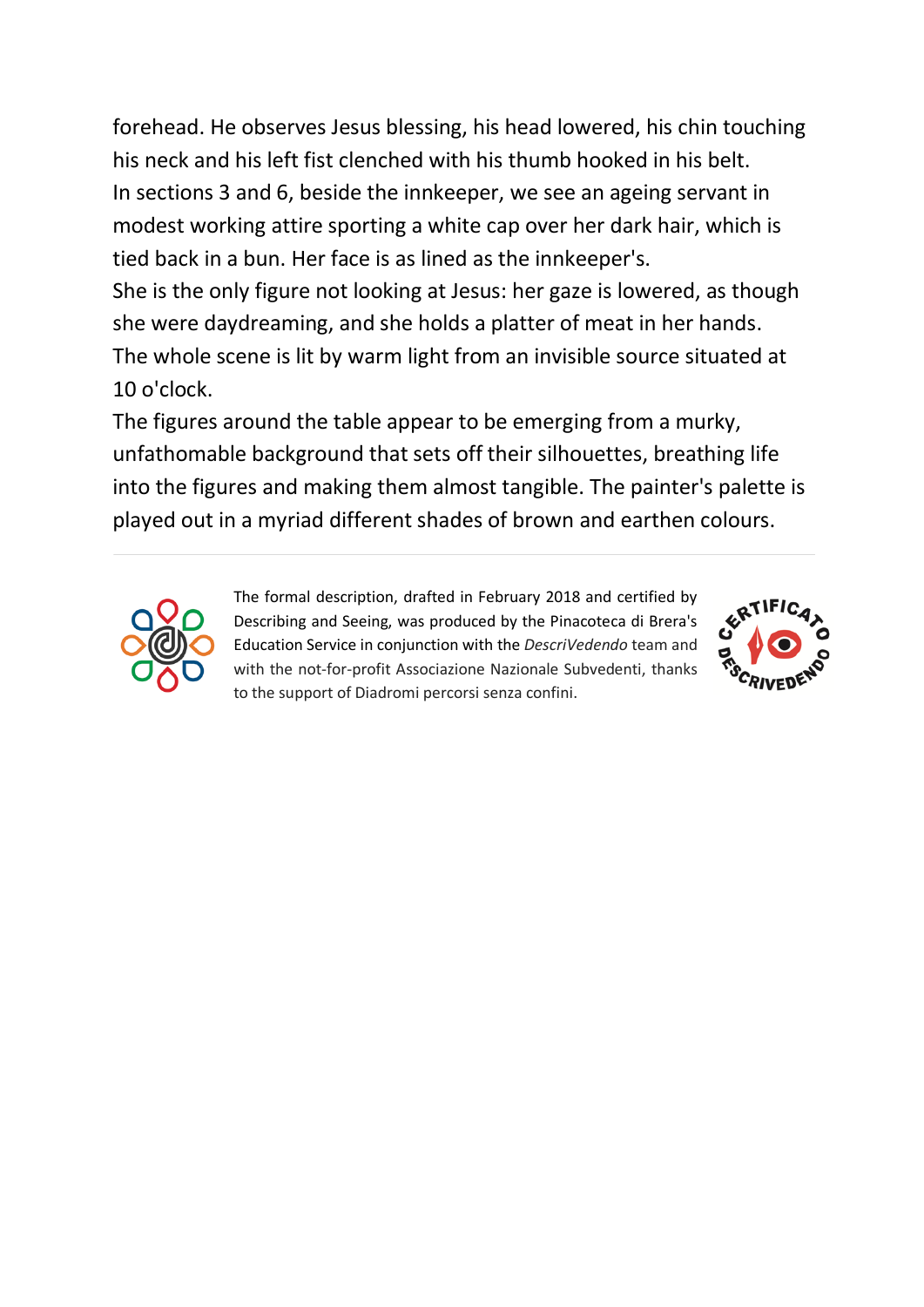### **Art Historical Description**

The moment that Caravaggio has chosen to depict in his *Supper at Emmaus* is the key moment in an episode from the Gospel of St. Luke in which two disciples realise, when he blesses the bread, that the pilgrim who has travelled with them to Emmaus and whom they have invited to dine with them is in fact the risen Christ.

In 1602 Caravaggio produced another version of the *Supper at Emmaus* which is now in the National Gallery in London. Despite the subject matter and the overall approach evinced in the two paintings being extremely similar, they also display profound differences. The London painting's luminous composition is rich in descriptive elements, while the second version's intimate, more meditative tone is the result of its dark setting and of the mere handful of items depicted in it: the broken bread, a jug and two simple plates replace the sumptuous still life in the youthful version. The Brera Chist also has a thin, weary face, bearing very little resemblance to the beardless youth in the earlier version.

In both cases, the presence of poor, shabby figures not only echoes the Lombard artistic tradition in which Caravaggio trained but it also reveals the artist's interest in the lower social classes. He chose his models from those classes as well as the settings for his works, in which God's presence is made manifest by his unique handling of light. In the Brera *Supper*, the light comes from the left, causing the figures in the foreground to emerge from the darkness, it dwells on certain details such as the folds in the tablecloth or the reflections on the jug and it highlights the figures' gestures and faces, thus imbuing the scene with greater emotional and psychological intensity.

The two pictures were painted only a few years apart, yet a major change occurred in Caravaggio's style in the intervening years. It became starker both in terms of his palette which tended almost towards a monochrome effect, and of his compositions with fewer figures and fewer items yet with a greater focus on expressive content. His technique, typical of his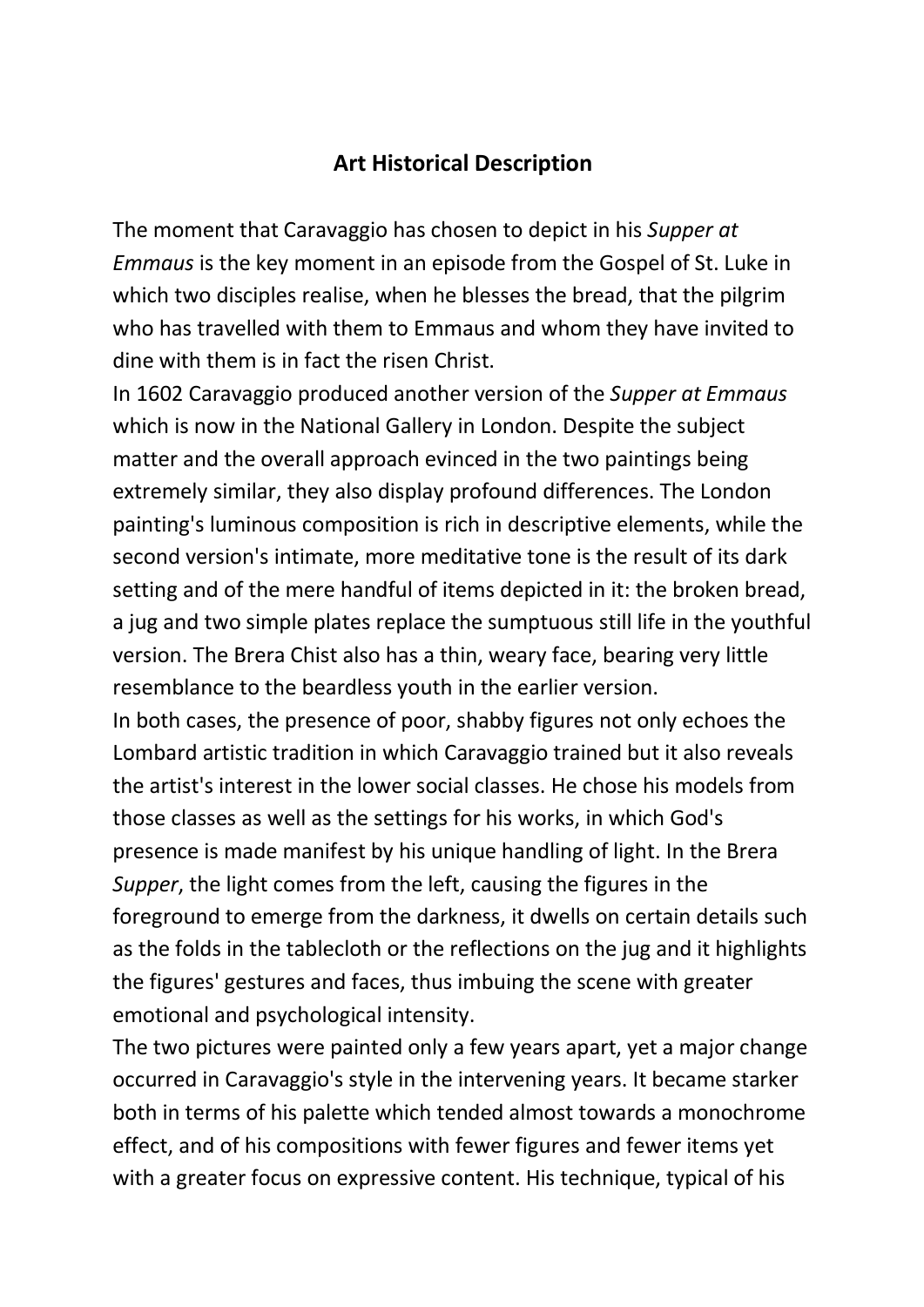mature work, is made up of rapid brushstrokes that allow the primer layer to show through in certain areas, while the marks incised on the fresh primer point to his use of models from life.

The dramatic tone of the second version may be the result of a troubled moment in Caravaggio's life that began with a tragic episode. One of the painter's adversaries was slain in a fight on 29 May 1606. Caravaggio was charged with murder and so, to escape the death penalty, he fled Rome and sought refuge in Zagarolo, a guest on the estate of the princely Colonna family. This was where he painted the second *Supper at Emmaus*, which he immediately offered for sale so that he could pursue his journey to Naples. The picture was later sent to Rome, where it was bought by the aristocratic Patrizi family who hung it in their family palazzo in the heart of the city, and there it remained until 1939 when Director Ettore Modigliani proposed that the government purchase it for the Pinacoteca di Brera.

#### **Biography**

Michelangelo Merisi, known as Caravaggio after the name of the village his family came from, was born in Milan in 1571. He moved to Rome in *c.* 1592 to paint with the Cavalier d'Arpino, who was struck by his ability "to paint flowers and fruit." Caravaggio's youthful paintings tend to focus on poetic and elegiac themes, with the allegorical and religious compositions of such paintings as the *Rest on the Flight into Egypt*, the *Penitent Magdalen*, *Bacchus*, a *Boy with a Basket of Fruit* and the *Basket of Fruit* (the other Caravaggio painting now in Milan). Under the protection of Cardinal Francesco Maria del Monte and of Marquis Vincenzo Giustiniani, Caravaggio was commissioned in 1599 to decorate the Contarelli Chapel in the church of San Luigi dei Francesci with *Stories from the Life of St. Matthew*, his first public work, which was to set him on the path to fame despite a controversy and a scandal blowing up around it.